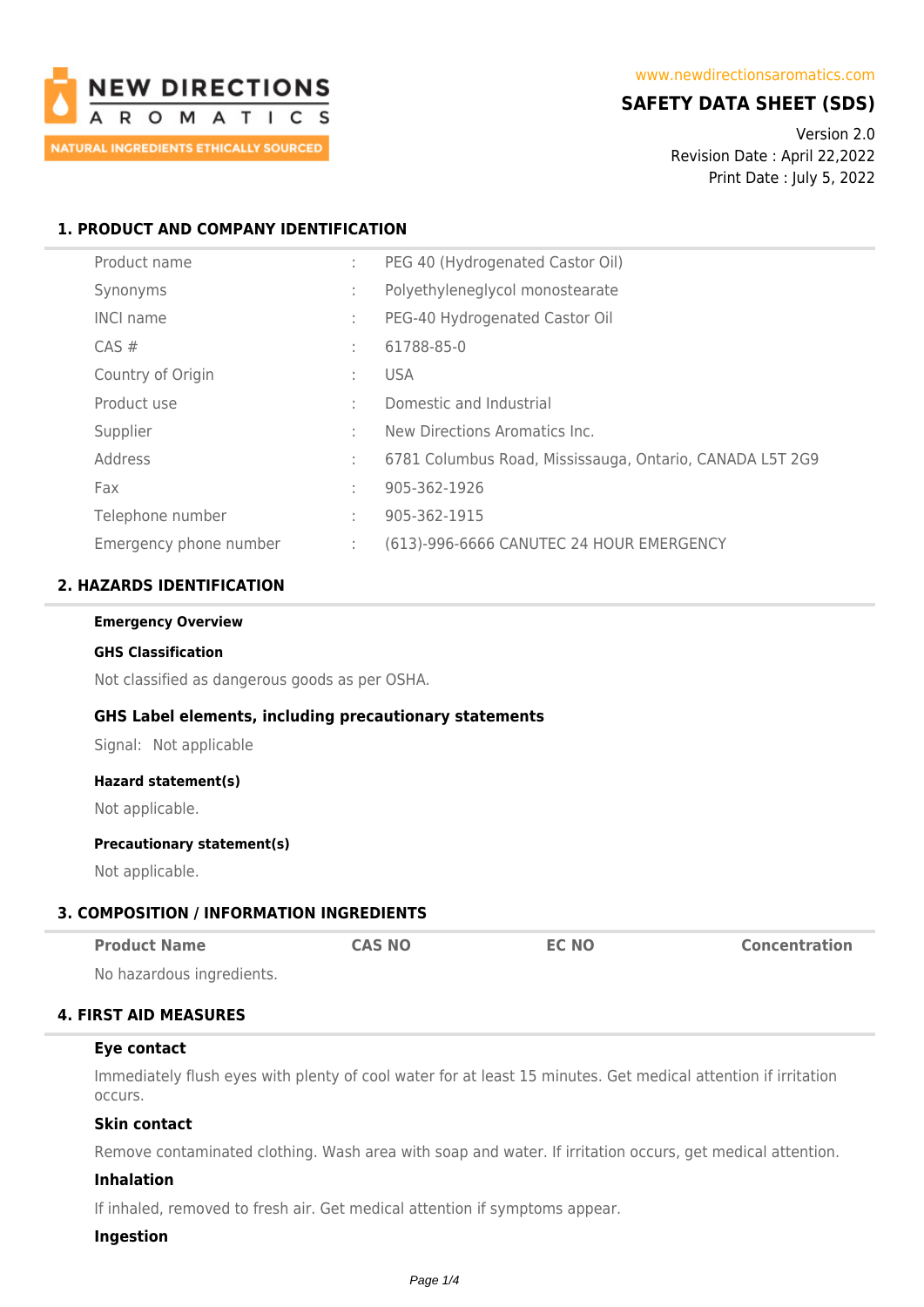Seek medical attention or contact local poison control center.

## **5. FIRE FIGHTING MEASURES**

### **Suitable extinguishing media**

Water spray, water jet, foam, dry powder, carbon dioxide.

#### **Special protective equipment and precautions for fire-fighters**

Wear proper protective equipment. Exercise caution when fighting any chemical fire. Use water spray or fog for cooling exposed containers.

#### **Special hazards arising from the substance or its combustible products**

Hazardous decomposition products may be formed at extreme heat or if burned.

### **6. ACCIDENTAL RELEASE MEASURES**

## **Personal precautions, protective equipment and emergency procedures.**

Equip clean crew with proper protection. Respiratory protection equipment may be necessary.

#### **Environmental precautions**

Prevent entry to sewers and public waters. Notify authorities if product enters sewers or public waters.

### **Methods and materials for containment and cleaning up**

Clean up any spills as soon as possible, using an absorbent material to collect it. Use suitable disposal containers.

# **7. HANDLING AND STORAGE**

#### **Precautions for safe handling**

No direct lighting. No smoking. Ensure prompt removal from eyes, skin and clothing. Wash hands and other exposed areas with mild soap and water before eating, drinking or smoking and when leaving work. Handle in accordance with good industrial hygiene and safety procedures.

### **Conditions for safe storage, including any incompatibilities**

Suitable materials for containers: Stainless steel 1.4301 (V2), Stainless steel 1.4401, Stainless steel 1.4571, glass, High density polyethylene (HDPE), Low density polyethylene (LDPE), tinned carbon steel (Tinplate). Keep container tightly closed and dry; store in a cool place. Storage stability: Storage temperature: <= 30 °C Protect against moisture. Provide local exhaust or general room ventilation to minimize dust and/or vapour concentrations. Keep container closed when not in use.

## **8. EXPOSURE CONTROLS AND PERSONAL PROTECTION**

# **Eyes**

Use tightly sealed goggles.

### **Skin**

If skin contact or contamination of clothing is likely, protective clothing should be worn. Use protective gloves.

### **Ingestion**

Not for ingestion.

# **9. PHYSICAL AND CHEMICAL PROPERTIES**

| Appearance                   | white to yellowish waxy material |
|------------------------------|----------------------------------|
| Odor                         | Mild odor.                       |
| рH                           | $\therefore$ 6.0 - 7.5           |
| Melting Point/Freezing Point | : $16 - 26 \degree C$ (MP)       |
| Flash point                  | $242^{\circ}$ C                  |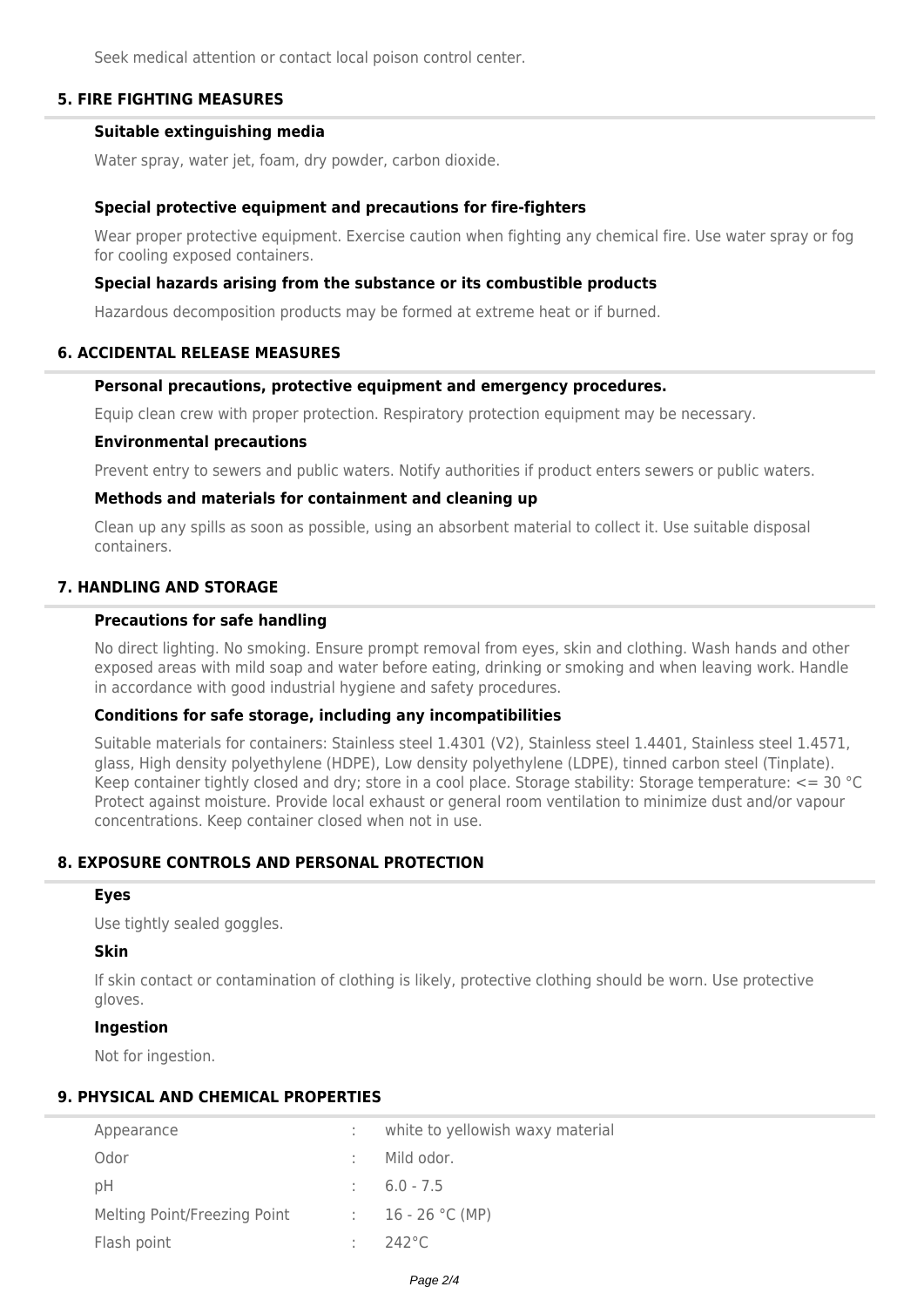| Relative density          | 1.03 g/cm <sup>3</sup> @ 60 $^{\circ}$ C |
|---------------------------|------------------------------------------|
| Solubility (ies)          | Soluble in water.                        |
| Auto-ignition temperature | 375 $\degree$ C                          |
| Decomposition temperature | 300 °C                                   |

# **10. STABILITY AND REACTIVITY**

## **Reactivity**

This material presents no significant reactivity hazard.

### **Chemical stability**

Chemically stable.

## **Possibility of hazardous reactions**

Hazardous polymerization will not occur.

# **Conditions to avoid**

Avoid sparks, flame and other heat sources.

### **Incompatible materials**

Strong oxidizing agents.

# **11. TOXICOLOGICAL INFORMATION**

### **Acute toxicity**

Oral Type of value: LD50 Species: rat Value: > 20,000 mg/kg (BASF-Test) Inhalation (LC50) : > 2.06 mg/l (OECD Guideline 403)

## **Carcinogenicity**

None of the components of this material are listed as a carcinogen.

### **Reproductive toxicity**

No adverse effects on reproduction are known.

### **Skin contact**

No irritating effect.

## **Eye contact**

Possible irritation should be prevented by wearing safety glasses.

# **12. ECOLOGICAL INFORMATION**

## **Ecotoxicity**

Toxicity to fish LC50 (48 h) >10,000 mg/l (Oryzias latipes) Aquatic invertebrates EC50 (48 h) > 100 mg/l (Daphnia magna) Aquatic plants EC50 (72 h) > 100 mg/l (growth rate) (Desmodesmus subspicatus) Toxicity to microorganisms OECD Guideline 209 aerobic activated sludge, domestic/EC20 (0.5 h): 700 mg/l

### **Persistence and degradability**

Readily degradable. All organic substances contained in the product achieve > 60% BOD / COD or CO2 liberation.

### **Bio - accumulative potential**

Accumulation in organisms is not to be expected.

### **Mobility in soil**

Not available.

# **Other adverse effects**

Not available.